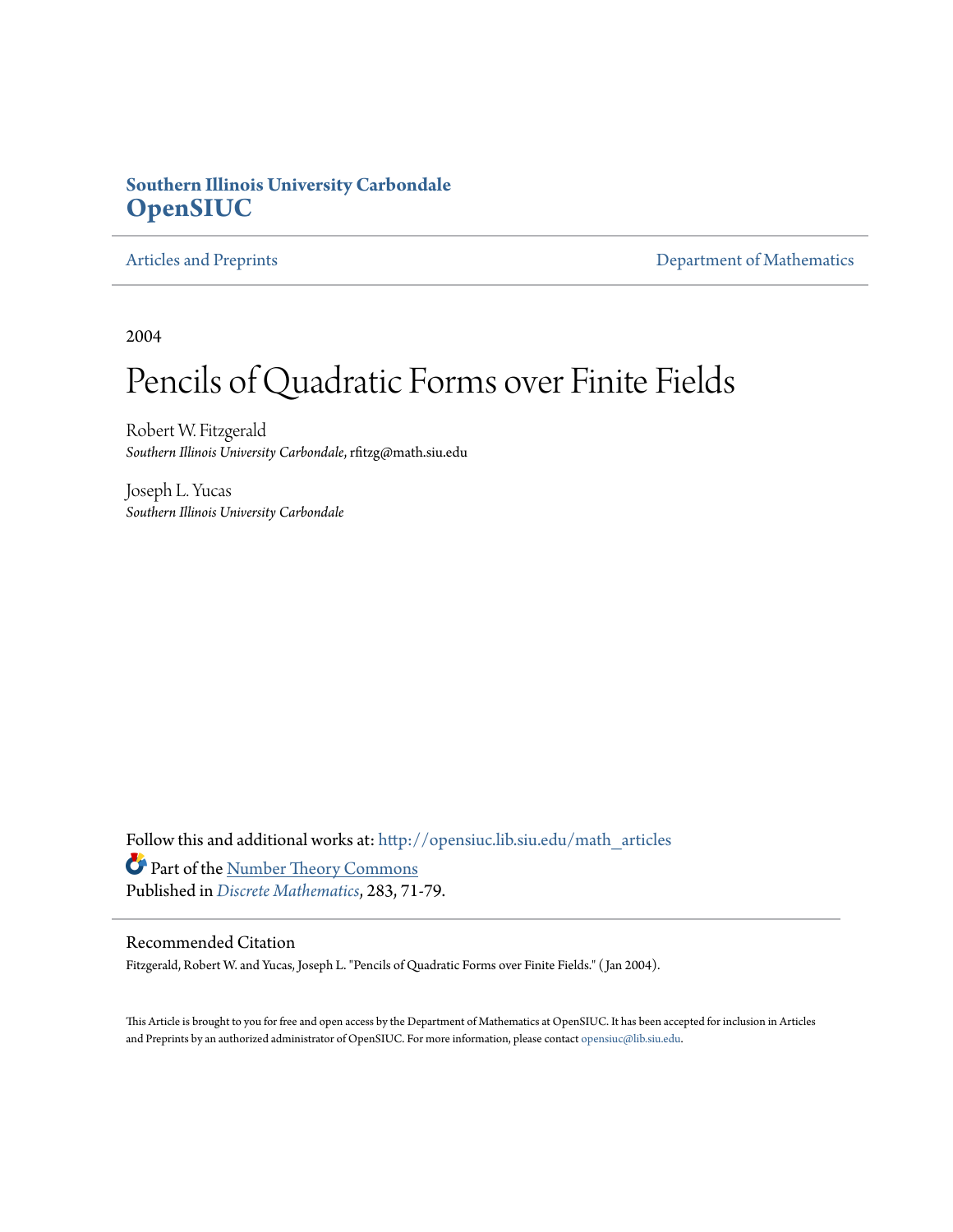# Pencils of Quadratic Forms over Finite Fields

Robert W. Fitzgerald and Joseph L. Yucas

#### Abstract

A formula for the number of common zeros of a non-degenerate pencil of quadratic forms is given. This is applied to pencils which count binary strings with an even number of 1's prescribed distances apart.

## 1 Introduction

Let p be a prime and let q be a power of p. F will denote the finite field of order  $q$  and characteristic  $p$ .

A quadratic form of dimension d over F is a pair  $(V, Q)$ , where V is a d-dimensional vector space over F and  $Q: V \to F$  is a mapping satisfying:

- (i)  $Q(ax) = a^2Q(x)$  for all  $a \in F$  and  $x \in V$  and
- (ii) The mapping  $B_Q: V \times V \to F$  defined by

$$
B_Q(x, y) = Q(x + y) - Q(x) - Q(y)
$$

is symmetric and bilinear.

We say that a quadratic form  $Q$  on V is *degenerate* if there is some nonzero  $x \in V$  such that  $B_Q(x, y) = 0$  for all  $y \in V$ . Q is non-degenerate otherwise.

Suppose  $Q_1$  and  $Q_2$  are quadratic forms defined on V. The sum of  $Q_1$ and  $Q_2$  is the quadratic form Q on V defined by,  $Q(x) = Q_1(x) + Q_2(x)$ . If  $a \in F$  and Q is a quadratic form on V then aQ defined by,  $(aQ)(x) = aQ(x)$ , is a quadratic form on  $V$ . The collection of all quadratic forms on  $V$  is a vector space over F and will be denoted by  $Q(V)$ .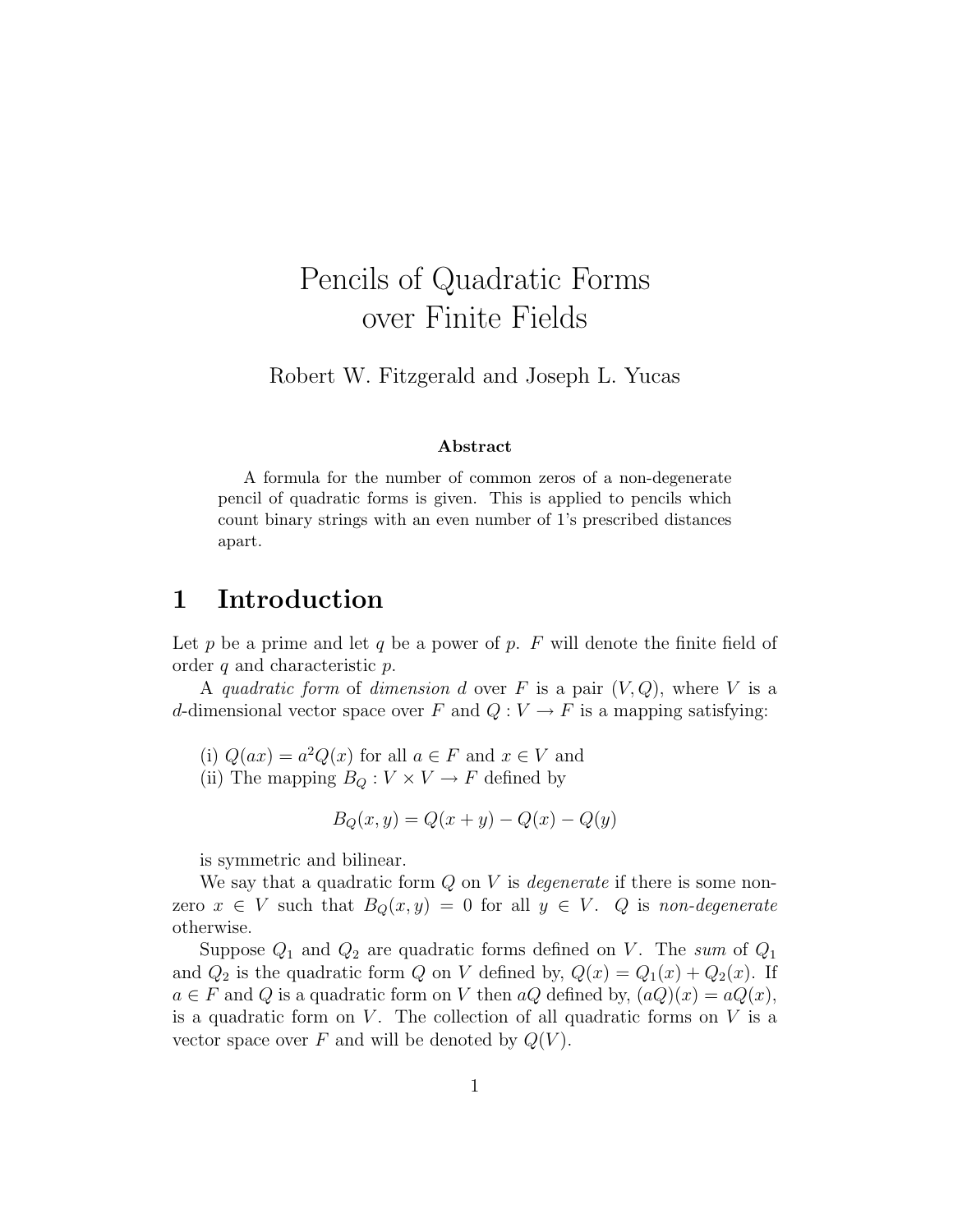A subspace of  $Q(V)$  is called a *pencil* on V. A pencil is said to be *non*degenerate if every non-zero quadratic form in the pencil is non-degenerate.

In Section 2, we generalize a counting technique that we used in [3]. Theorem 2 gives a formula for the number of common zeros of a non-degenerate pencil in terms of the discriminants or Arf invariants of the forms in the pencil.

Motivated by their combinatorial application we study, in Section 3, pencils that are spanned by gap forms (see Section 3 for the definition of gap form). For these pencils we can finesse the computations of the invariants. This is done in Section 4. This gives rise to a formula for the number of common zeros of a non-degenerate pencil spanned by gap forms.

Finally, in Section 5, we give the combinatorial implications of these results.

## 2 Quadratic forms

If the characteristic, p, of  $F$  is odd then every non-degenerate quadratic form Q on V can be diagonalized, that is, is isometric to a quadratic form on  $F<sup>d</sup>$ of the type  $a_1x_1^2 + a_2x_2^2 + \ldots + a_dx_d^2$  for some  $a_i \in F$ . The discriminant of Q is  $(-1)^{d(d-1)/2} \prod_{i=1}^d a_i \in \dot{F}/\dot{F}^2$ . If p is even then  $d = 2e$  is even and V possesses a symplectic basis  $\{u_1, v_1, \ldots, u_e, v_e\}$ . The Arf invariant of Q is possesses a symplectic basis  $\{a_1, b_1, \ldots, a_e, e_e\}$ . The  $H$ <br> $\sum_{i=1}^{e} Q(u_i) Q(v_i) \in F/PF$  where  $PF = \{a + a^2 : a \in F\}$ .

For a quadratic form  $Q$  on  $V$  we define  $\Lambda$  by

$$
\Lambda(Q) = \begin{cases} \text{ discriminant of } Q & \text{if } p \text{ is odd} \\ \text{Arf invariant of } Q & \text{if } p \text{ is even} \end{cases}.
$$

 $\Lambda(Q)$  will be called simply, the *invariant* of Q.

For  $a \in F$ , we use  $N(Q = a)$ , to denote the number of solutions to  $Q(x) = a$ . The following Theorem is implicit in Theorem 6.26 and Theorem 6.32 of [5].

**Theorem 1** Let Q be a non-degenerate quadratic form of dimension  $d = 2e$ over F.

$$
N(Q = 0) = \begin{cases} q^{2e-1} + q^e - q^{e-1} & \text{if } \Lambda(Q) \text{ is trivial} \\ q^{2e-1} - q^e + q^{e-1} & \text{otherwise} \end{cases}.
$$

If **P** is a pencil on V and  $a \in F$ ,  $N(P = a)$  will denote the number of solutions to the system  $\{Q(x) = a : Q \in \mathbf{P}\}.$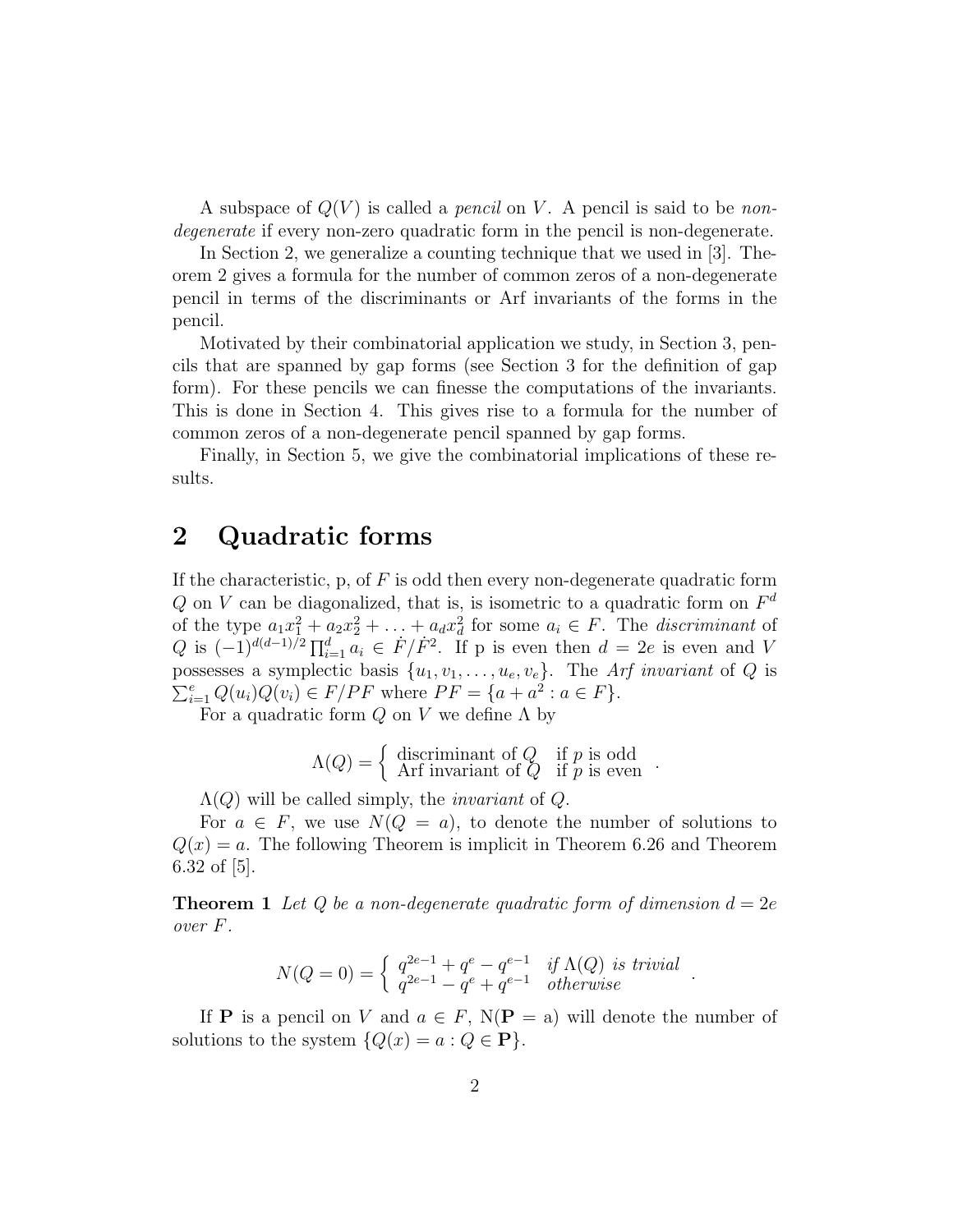**Theorem 2** Let V be a  $d = 2e$ -dimensional vector space over F and suppose **P** is an r-dimensional non-degenerate pencil on V with  $r \leq e$ . Then

$$
N(\mathbf{P} = 0) = 2q^{e-r}\lambda + q^{2e-r} - q^{e} + q^{e-r}
$$

where  $\lambda$  is the number of non-zero quadratic forms in **P** with trivial invariant.

**Proof:** Let  $\{Q_1, Q_2, \ldots, Q_r\}$  be a basis for **P**. For  $v = (v_1, v_2, \ldots, v_r) \in$ F<sup>r</sup>, let  $Q_v = \sum_{i=1}^r v_i Q_i$ . For  $x \in V$ ,  $Q_v(x) = \sum_{i=1}^r v_i Q_i(x) = v \cdot w(x)$ , where  $w(x) = (Q_1(x), Q_2(x), \ldots, Q_r(x))$ . For fixed  $w \in F^r$ , let  $N(w)$  be the number of  $x \in V$  with  $w(x) = w$ . We have,

$$
\sum_{w \in F^r, w \cdot v = 0} N(w) = N(Q_v = 0)
$$
\n(1)

We will now sum (1) over all non-zero  $v \in F^r$ . Notice that for each  $v \in F^r$ ,  $N(0)$  occurs as a summand of the left hand side of (1). Also, if w is nonzero, there are  $q^{r-1} - 1$  non-zero  $v \in F^r$  with  $w \cdot v = 0$ . By Theorem 1, the right hand side of (1) is  $A = q^{2e-1} + q^e - q^{e-1}$  if  $\Lambda(Q_v)$  is trivial or  $B = q^{2e-1} - q^e + q^{e-1}$  if  $\Lambda(Q_v)$  is non-trivial. Summing (1) over all non-zero  $v \in F^r$  yields

$$
(qr - 1)N(0) + (qr-1 - 1)\sum_{0 \neq w \in Fr} N(w) = \lambda A + (qr - 1 - \lambda)B.
$$

Now,

$$
\sum_{0 \neq w \in F^r} N(w) = \sum_{w \in F^r} N(w) - N(0) = q^{2e} - N(0)
$$

hence

$$
(qr - qr-1)N(0) = \lambda A + (qr - 1 - \lambda)B - (qr-1 - 1)q2e
$$
  
= \lambda(A - B) + (q<sup>r</sup> - 1)B - (q<sup>r-1</sup> - 1)q<sup>2e</sup>.

Notice that  $A - B = 2(q^e - q^{e-1})$  and

$$
(qr - 1)B - (qr-1 - 1)q2e = (q - 1)(-qr+e-1 + q2e-1 + qe-1).
$$

Consequently,

$$
q^{r-1}(q-1)N(0) = 2\lambda q^{e-1}(q-1) + (q-1)(-q^{r+e-1} + q^{2e-1} + q^{e-1})
$$

and

$$
N(0) = 2q^{e-r}\lambda + q^{2e-r} - q^e + q^{e-r}.
$$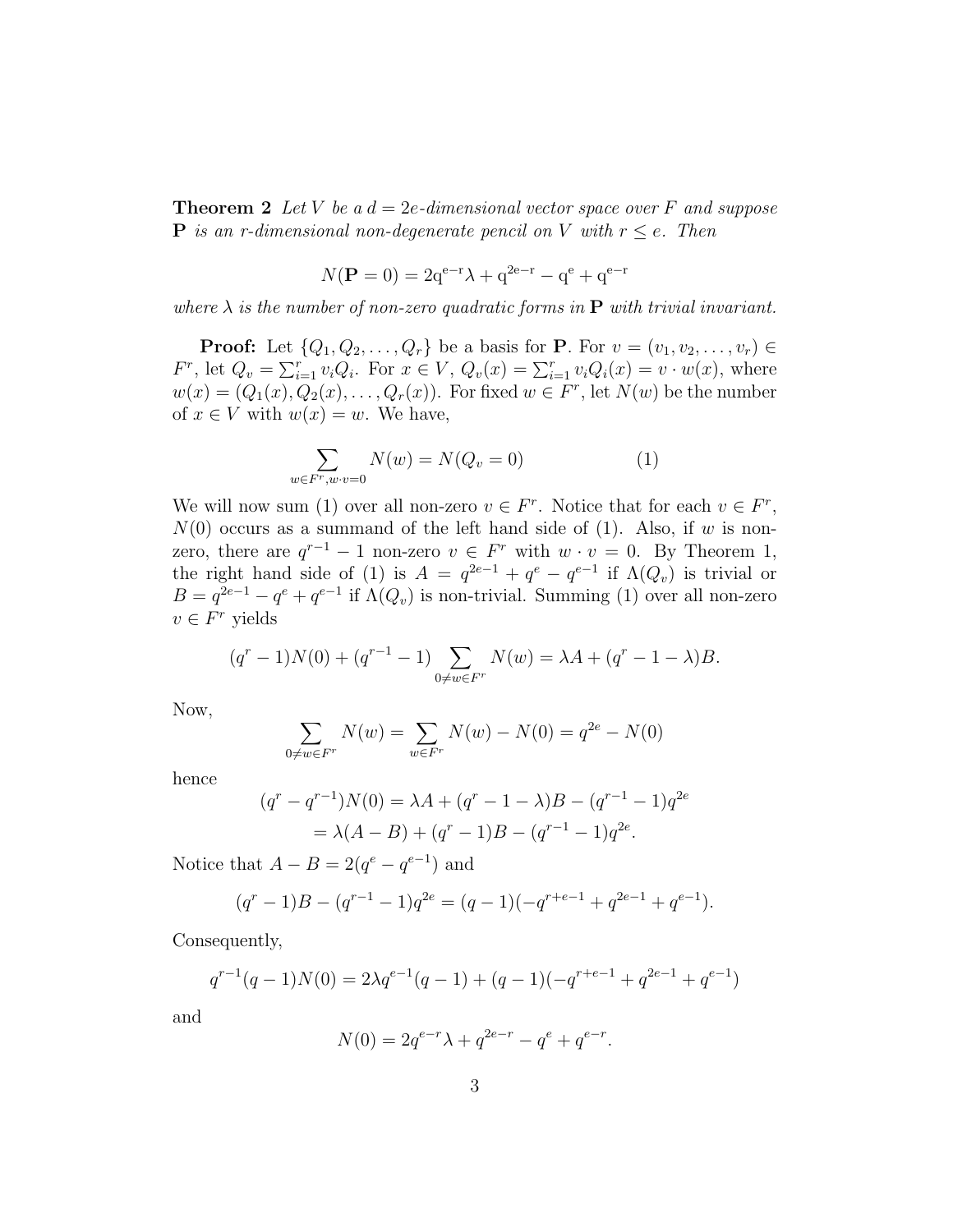Finally, note that  $N(\mathbf{P} = 0) = N(0)$ .

If  $char(F)$  is even then any odd dimensional form is degenerate. However, when  $char(F)$  is odd we get a simplified version of Theorem 2, which does not depend on invariants.

**Theorem 3** Suppose char(F) is odd and let V be a d-dimensional space over F with d odd.

(1) If  $Q$  is a non-degenerate quadratic form over  $V$  then

$$
N(Q=0) = q^{d-1}.
$$

(2) Let P be an r-dimensional non-degenerate pencil on V with  $r \leq d-1$ . Then:

$$
N(\mathbf{P} = 0) = \mathbf{q}^{\mathbf{d} - \mathbf{r}}.
$$

**Proof:** The proof of (1) follows from [5]. The proof of (2) is the same as the proof of Theorem 2 but with (1) replacing Theorem 1.

#### 3 Gap forms

Throughout this section we continue to assume that  $F$  is the finite field of order q and characteristic p. Let K be a finite extension of  $F$  of odd degree  $n = 2m + 1$ . Recall that the trace map from K onto F is defined by

$$
tr(\alpha) = \alpha + \alpha^q + \ldots + \alpha^{q^{n-1}}.
$$

For each  $1 \leq i \leq n-1$ , we consider the *i-th gap form* defined for  $\alpha \in K$ by:

$$
Q_i(\alpha) = tr(\alpha \alpha^{q^i}).
$$

Notice that  $Q_{n-i} = Q_i$  for each  $i = 1, 2, ..., n-1$ . Consequently, we need only consider  $Q_i$  for  $i = 1, 2, \ldots, m$ .

These forms have been studied before. They appear in [1] where a result of Welch (Theorem 16.46) gives the number of zeros of  $Q_k$  when k divides n. In this case  $Q_k$  is degenerate whereas we only consider non-degenerate forms. Berlekamp uses Welch's result to find weight enumerators of double-error

п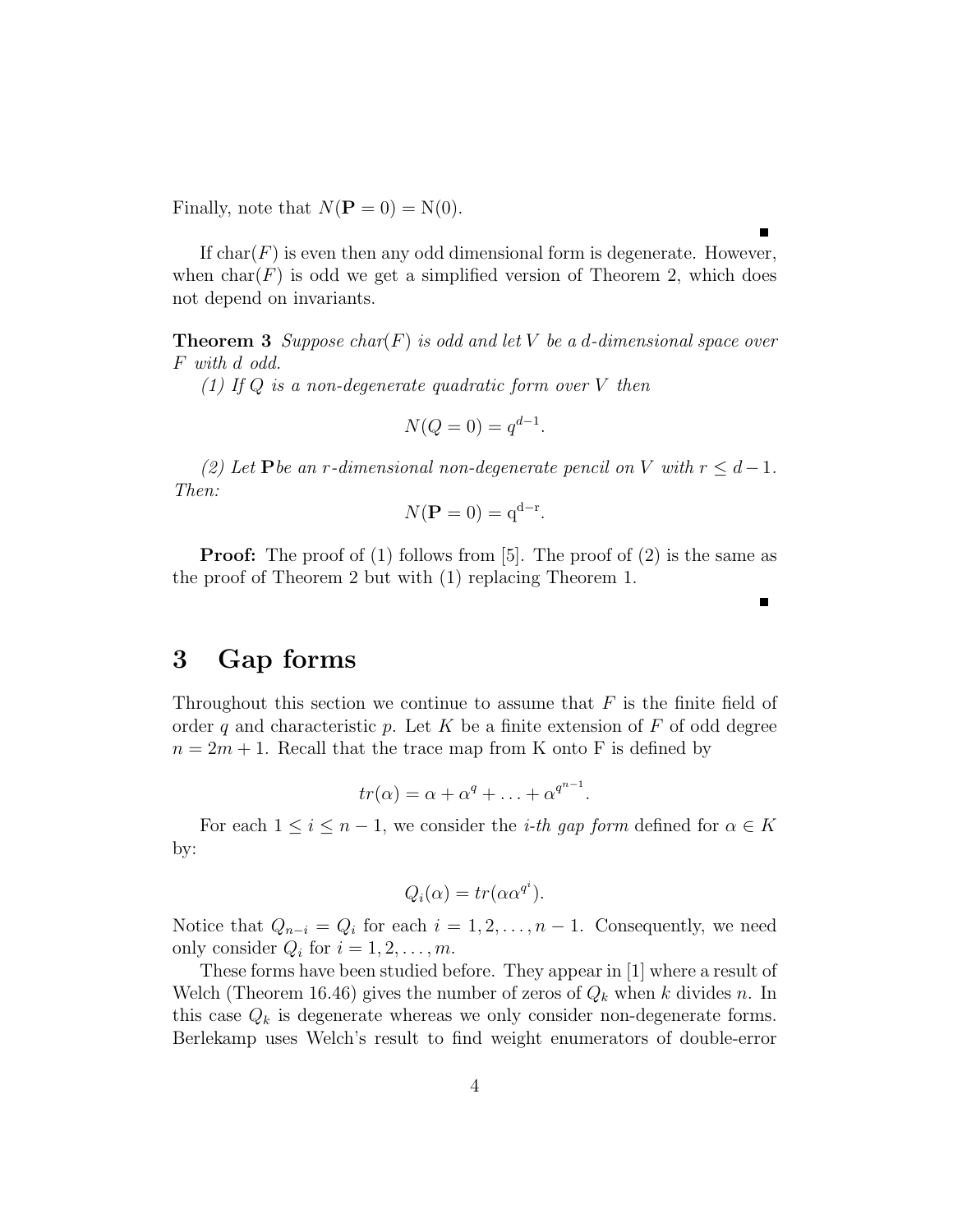correcting binary BCH codes. Scaled versions of gap forms also appeared in [2] where they were also used to compute certain weight enumerators. Our interest will be in counting binary strings with prescribed gaps.

**Proposition 4** The *i*-th gap form,  $Q_i$ , has associated symmetric form  $B_i$ :  $K \times K \rightarrow F$  given by:

$$
B_i(\alpha, \beta) = tr(\alpha \beta^{q^i} + \beta \alpha^{q^i}) = tr((\alpha^{q^i} + \alpha^{q^{n-i}})\beta).
$$

In particular,  $B_i$  is bilinear and  $Q_i$  is a quadratic form on K.

 $\textbf{Proof:} \ : \ Q_i(\alpha+\beta) - Q_i(\alpha) - Q_i(\beta) = tr((\alpha+\beta)(\alpha+\beta)^{q^i}) - tr(\alpha\alpha^{q^i})$  $tr(\beta \beta^{q^i}) = tr(\alpha \beta^{q^i} + \beta \alpha^{q^i}) = tr((\alpha^{q^i} + \alpha^{q^{n-i}}) \beta) \text{ since } tr(\alpha \beta^{q^i}) = tr(\alpha^{q^{n-i}} \beta).$ It is easy to see that  $B_i$  is bilinear. For  $a \in F$ , notice that  $Q_i(a\alpha) =$  $tr((a\alpha)(a\alpha)^{q^i}) = tr(a a^{q^i} \alpha \alpha^{q^i}) = a^2 Q_i(\alpha)$ . Hence  $Q_i$  is a quadratic form on K.

In the notation of Theorem 2.24 of [5],  $B_i(\alpha, \beta) = L_{\alpha^{q_i} + \alpha^{q^{n-i}}}(\beta)$ .

Notice that if  $char(F)$  is even then for each  $1 \leq i \leq n-1$ ,  $Q_i$  is degenerate since  $B_i(1,\beta) = 0$  for all  $\beta \in K$ . However when  $char(F)$  is odd, these forms are non-degenerate. The proof follows.

г

 $\blacksquare$ 

**Lemma 5** Suppose char(F) is odd and  $k \geq 1$ . Every irreducible factor of  $x^{q^k-1}+1$  has even degree.

**Proof:** Let  $f(x)$  be an irreducible factor of  $x^{q^k-1} + 1$  and suppose  $\alpha$  is a root of  $f(x)$  in the splitting field of  $f(x)$ . Since  $-\alpha = \alpha^{q^k}$ , we see that  $-\alpha$  is also a root of  $f(x)$ . Now,  $\alpha \neq -\alpha$  since char(F) is odd. Consequently,  $f(x)$ has a factorization of the form  $\prod (x^2 - \alpha_i^2)$  in its splitting field.

**Proposition 6** For  $1 \leq i \leq m$ ,  $Q_i$  is non-degenerate on K when char(F) is odd.

**Proof:** Suppose  $\alpha$  is a non-zero element of K and  $B_i(\alpha, \beta) = 0$  for all  $\beta \in K$ . By Proposition 4,  $L_{\alpha^{q^i}+\alpha^{q^{n-i}}} = 0$  and hence by Theorem 2.24 of [5],  $\alpha^{q^i} + \alpha^{q^{n-i}} = 0$ . Raising each side to the  $(q^i)^{th}$  power yields  $\alpha^{q^{2i}} + \alpha = 0$  and thus  $\alpha$  satisfies  $x^{q^k-1} + 1$ . By Lemma 5,  $[F(\alpha):F]$  is even. But  $[F(\alpha):F]$ divides  $n$  and  $n$  is odd, a contradiction.

Set  $K_0 = \ker(tr)$ . We will study the restriction of  $Q_i$  to  $K_0$ .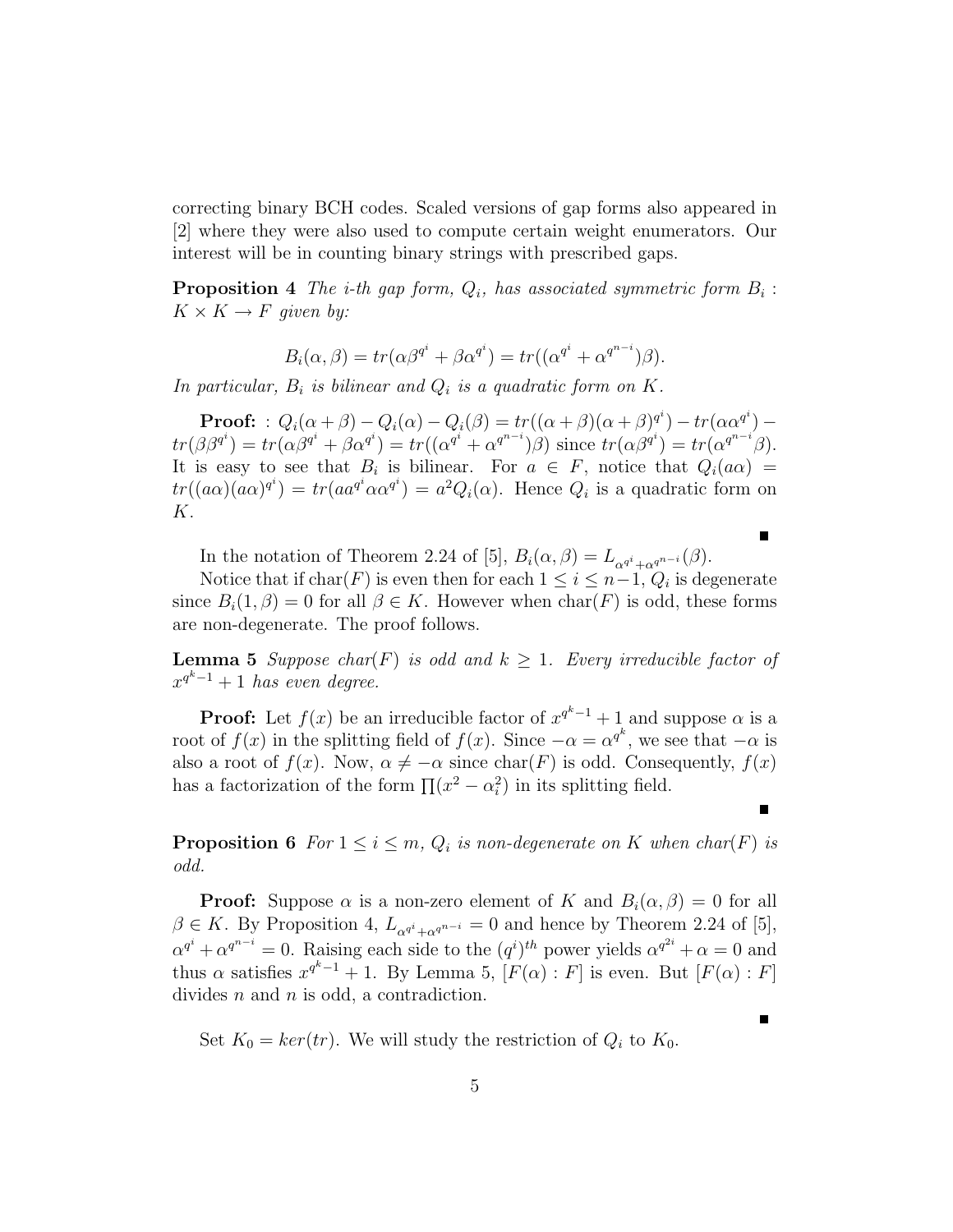**Lemma 7** Suppose char(F) does not divide n. If  $\gamma \in K_0$  and  $L_{\gamma}(\beta) = 0$  for all  $\beta \in K_0$  then  $\gamma = 0$ .

**Proof:**  $ker(L_\gamma) = K$  or  $ker(L_\gamma) = K_0$ . Hence  $L_\gamma = L_a$  for some  $a \in F$ . By Theorem 2.24 of [5],  $\gamma = a$ . Now  $\gamma \in K_0$ , hence  $0 = tr(a) = na$ . Since char(F) does not divide n, we see that  $a = \gamma = 0$ .

 $\blacksquare$ 

**Lemma 8** Suppose char(F) does not divide n. For  $1 \leq i_1 < i_2 < \ldots < i_r \leq$  $m, \, let \, Q_{i_1}, Q_{i_2}, \ldots, Q_{i_r} \, be \, gap \, forms \, on \, K_0 \, and \, let \, Q = a_{i_1}Q_{i_1} + a_{i_2}Q_{i_2} + \ldots +$  $a_{i_r}Q_{i_r}$  for some  $a_{i_j} \in F$ . If Q is degenerate on  $K_0$  then there is a nonzero  $\alpha \in K_0$  satisfying the polynomial

$$
p(x) = \sum_{j=1}^{r} (a_{i_j} x^{q^{ir+i_j}} + a_{i_j} x^{q^{ir-i_j}}).
$$

**Proof:** By Proposition 4, the associated bilinear symmetric form for Q is given by  $B_Q(\alpha, \beta) = L_{\gamma}(\beta)$ , where  $\gamma = \sum_{j=1}^r a_{i_j} \alpha^{q^{i_j}} + a_{i_j} \alpha^{q^{n-i_j}}$ . If Q is degenerate then there is a nonzero  $\alpha \in K_0$  with  $L_{\gamma}(\beta) = 0$  for all  $\beta \in K_0$ . Notice that  $\gamma \in K_0$  since  $\alpha$  is. By Lemma 7,  $\gamma = 0$ . Consequently,  $\gamma^{q^{i_r}} = \sum_{j=1}^r a_{ij} \alpha^{q^{i_r-i_j}} + a_{ij} \alpha^{q^{i_r+i_j}} = 0.$ 

We will use the notation  $(a, b)$  to denote the greatest common divisor of  $a$  and  $b$ .

#### **Proposition 9** For  $1 \leq i \leq m$ ,

1. If char(F) is odd then  $Q_i$  is non-degenerate on  $K_0$  if and only if  $char(F)$  does not divide n.

2. If char(F) is even with  $(n, i) = 1$  then  $Q_i$  is non-degenerate on  $K_0$ .

**Proof:** 1. Assume char(F) does not divide n and suppose  $\alpha \in K_0$ with  $B_i(\alpha, \beta) = 0$  for all  $\beta \in K_0$ . We show that  $Q_i$  is degenerate on K contradicting Proposition 6. Let  $\gamma \in K$ . Set  $g = \frac{tr(\gamma)}{n}$  $\frac{\gamma(\gamma)}{n}$  and let  $\gamma_0 = \gamma - g$ . Since  $g \in F$ ,  $tr(\gamma_0) = tr(\gamma) - ng = 0$  hence  $\gamma_0 \in K_0$ . Now, since  $B_i(\alpha, \gamma_0) = 0$ we have

$$
B_i(\alpha, \gamma) = B_i(\alpha, g) = tr(\alpha^{q^i} g + \alpha g^{q^i})
$$

$$
= tr(\alpha^{q^i} g + \alpha g) = (g)tr(\alpha^{q^i} + \alpha) = (2g)tr(\alpha) = 0
$$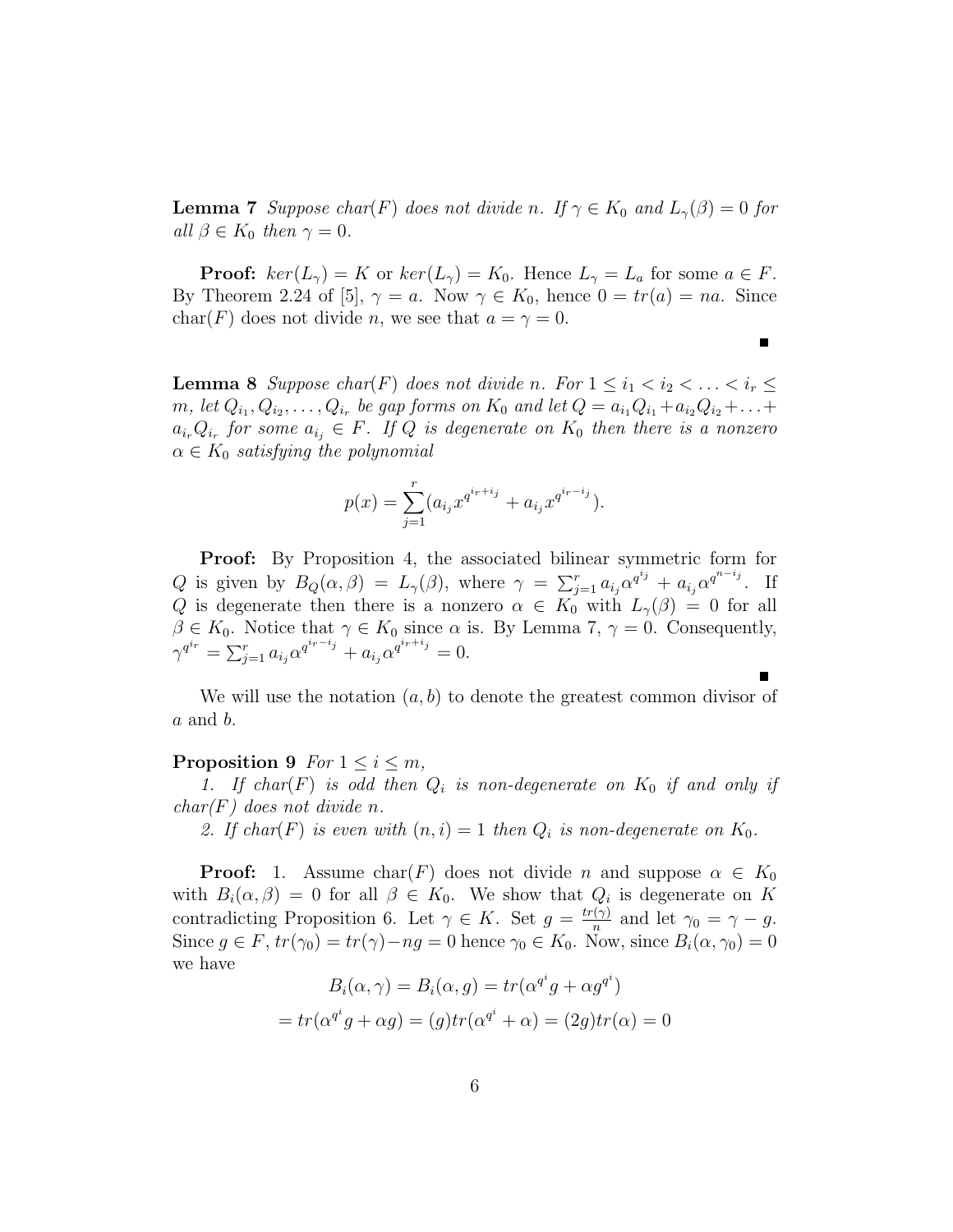since  $\alpha \in K_0$ . Consequently,  $Q_i$  is degenerate on K. Conversely, if  $char(F)$ divides n then  $tr(1) = n = 0$  and  $1 \in K_0$ . For any  $\beta \in K_0$ , we have  $B_i(1, \beta) = tr(\beta + \beta^{q_i}) = 2tr(\beta) = 0$ . Hence,  $Q_i$  is degenerate on  $K_0$ .

2. If  $Q_i$  is degenerate on  $K_0$  then by Lemma 8, there is a nonzero  $\alpha \in K_0$ with  $\alpha^{q^{2i}} = \alpha$ . Suppose that  $F(\alpha) = GF(q^s)$ . We then have, s divides 2i and s divides n. But n is odd and  $(n, i) = 1$ , thus  $s = 1$  and  $\alpha \in F$ . Recall that  $tr(\alpha) = 0$  but since n is odd,  $tr(1) = 1$ . Hence  $\alpha = 0$ , a contradiction.

A polynomial of the form

$$
L(x) = \sum_{j=1}^{s} a_j x^{2^j}
$$

with  $a_j \in F$  is called a *linearized* polynomial over F. The polynomial

$$
l(x) = \sum_{j=1}^{s} a_j x^j
$$

will be called the *nonlinearization* of  $L(x)$ . The following result follows from Theorem 3.6.3 of [5].

**Proposition 10** Let  $L(x)$  be a linearized polynomial over F and let  $l(x)$  be its nonlinearization. If  $f(x)$  is an irreducible factor of  $L(x)$  of degree d then d divides the order of  $l(x)$ .

**Corollary 11** Suppose char(F) does not divide n. For  $1 \leq i_1 < i_2 < \ldots i_r \leq$ m, there is a positive integer  $\pi^*$  such that if  $(n, \pi^*) = 1$  the pencil spanned by  $Q_{i_1}, Q_{i_2}, \ldots, Q_{i_r}$  is non-degenerate on  $K_0$ .

**Proof:** Let  $Q_{j_1}, Q_{j_2}, \ldots, Q_{j_t}$  be a subset of  $Q_{i_1}, Q_{i_2}, \ldots, Q_{i_r}$  and let  $Q =$  $a_{j_1}Q_{j_1} + a_{j_2}Q_{j_2} + \ldots + a_{j_t}Q_{j_t}$  for some  $a_{j_i} \in F$ . If Q is degenerate, then by Lemma 8, there is some nonzero  $\alpha \in K_0$  satisfying

$$
L(x) = \sum_{k=1}^{t} (a_{j_k} x^{q^{j_t} - q^{j_k}} + a_{j_k} x^{2^{j_t} + 2^{j_k}}).
$$

Let d be the degree of the irreducible polynomial of  $\alpha$  over F. Since  $\alpha \notin F$ , we see that  $d > 1$ . Also,  $[F(\alpha) : F] = d$ , so d divides n. Let  $\pi$  be the order of the nonlinearization  $l(x)$  of  $L(x)$ . By Proposition 10, d divides  $\pi$ .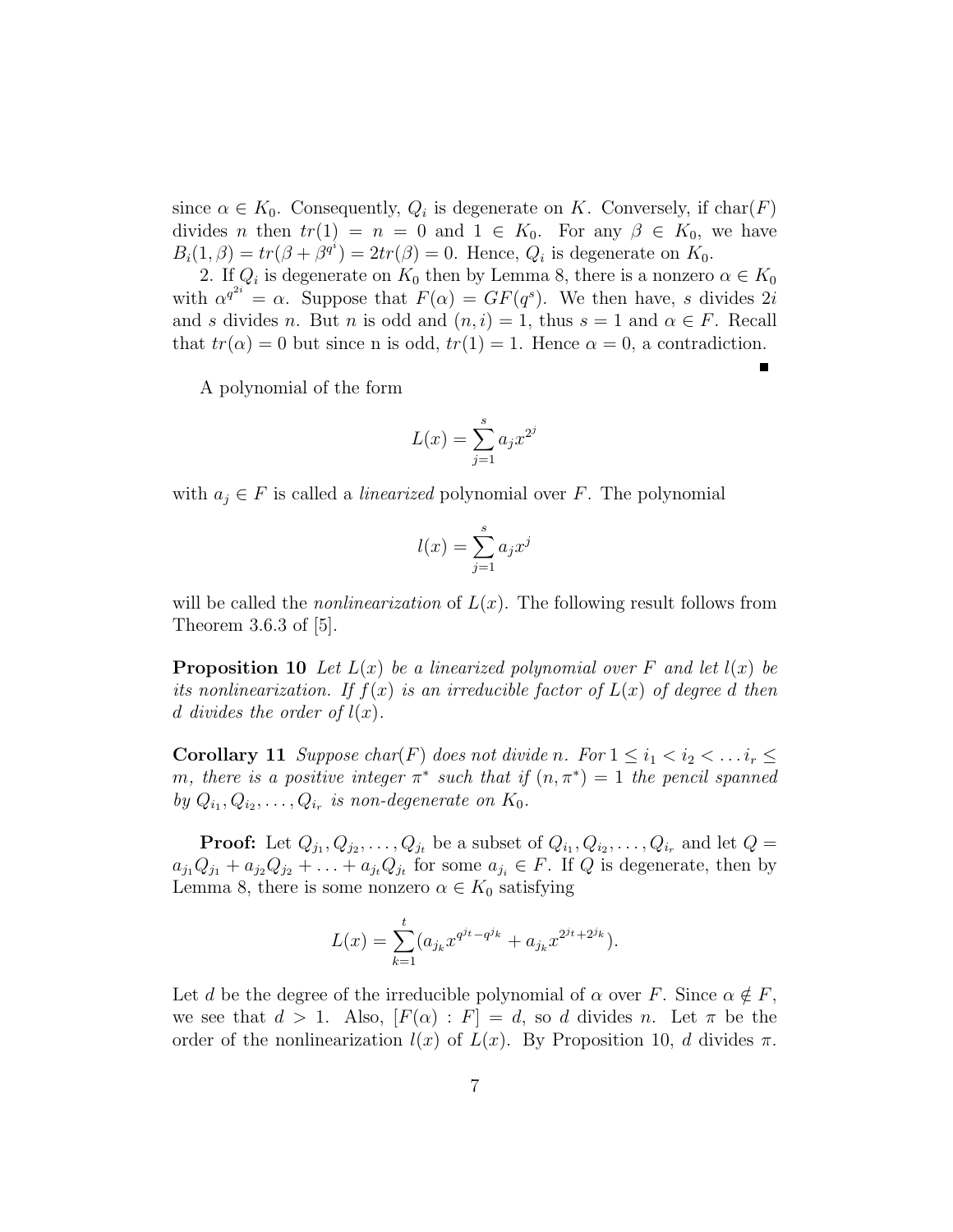If  $(n, \pi) = 1$ , we get a contradiction. Repeat this argument for every linear combination of every subset of  $Q_{i_1}, Q_{i_2}, \ldots, Q_{i_r}$  and let  $\pi^*$  be the product of all distinct primes dividing a resulting  $\pi$ .

**Example:** Suppose  $q = 2$  and **P** is spanned by  $Q_1, Q_2, Q_3, Q_4, Q_5$ . Then the  $\pi^*$  of Corollary 11 is  $3 \cdot 5 \cdot 7 \cdot 17$ . This is computed as in the above proof, by finding the orders of the appropriate nonlinearizations.

п

 $\blacksquare$ 

#### 4 The invariants

In this section we continue to assume that  $F$  is the finite field of order  $q$ and characteristic  $p$ . K however will be a finite extension of  $F$  of odd prime degree  $n = 2m + 1$ . In this case we then can compute the invariants of gap forms in non-degenerate pencils.

**Lemma 12** Suppose  $n = 2m + 1$  is prime,  $n \neq char(F)$ , and r is a positive integer. Let  $\left(\frac{q}{q}\right)$  $\frac{q}{n}$ ) denote the Legendre symbol. The congruence

$$
2q^{m-r}s+q^{2m-r}-q^m+q^{m-r}\equiv 1\ (mod\ n)
$$

has solution

$$
s = \begin{cases} q^r - 1 \pmod{n} & \text{if } \left(\frac{q}{n}\right) = 1 \\ 0 \pmod{n} & \text{if } \left(\frac{q}{n}\right) = -1 \end{cases}.
$$

**Proof:** Let  $\epsilon = \left(\frac{q}{n}\right)$ . By Euler's Criterion,  $q^m \equiv \epsilon \pmod{n}$ . Multiplying the above congruence by  $q^r$  yields

$$
2q^{m}s + q^{2m} - q^{m+r} + q^{m} \equiv q^{r} \pmod{n}
$$

$$
2\epsilon s + 1 - q^{r}\epsilon + \epsilon \equiv q^{r} \pmod{n}
$$

$$
2\epsilon s \equiv (q^{r} - 1)(\epsilon + 1) \pmod{n}.
$$

If  $\epsilon = 1$  then  $s \equiv q^r - 1 \pmod{n}$ . If  $\epsilon = -1$  then  $s \equiv 0 \pmod{n}$ .

г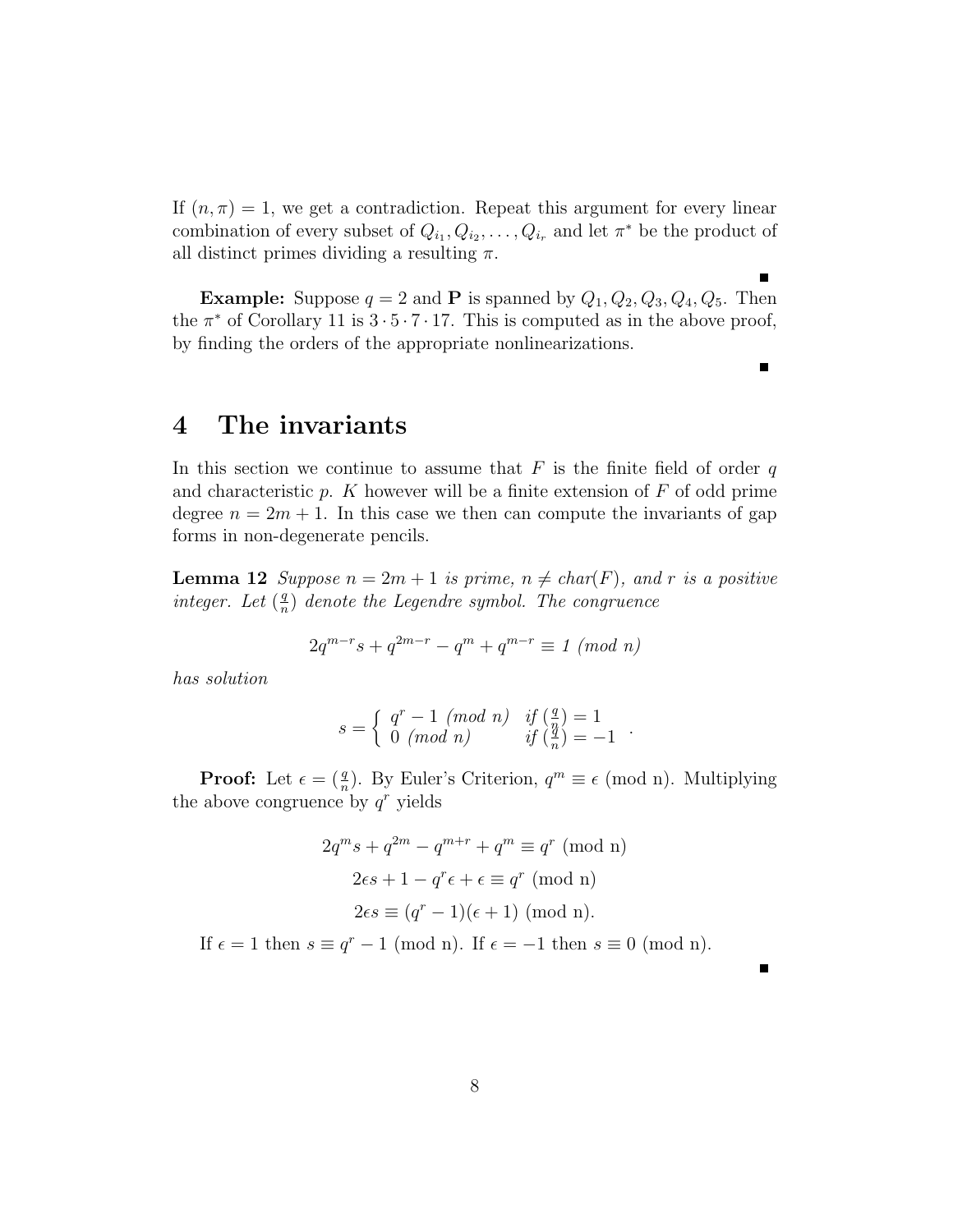**Theorem 13** Let  $n = 2m + 1$  be prime. For  $1 \le i_1 < i_2 < ... < i_r \le m$ , suppose that  $Q_{i_1}, Q_{i_2}, \ldots, Q_{i_r}$  are gap forms on  $K_0$  that span a non-degenerate pencil **P**. If  $n \neq char(F)$  and  $n \geq (q-1)^r$  then the number,  $\lambda$ , of non-zero quadratic forms in  $P$  that have trivial invariant is given by

$$
\lambda = \begin{cases} q^r - 1 & \text{if } \left( \frac{q}{n} \right) = 1 \\ 0 & \text{if } \left( \frac{q}{n} \right) = -1 \end{cases}
$$

.

**Proof:** First notice that if  $\alpha \in K_0$  is non-zero then  $\alpha, \alpha^q, ..., \alpha^{q^{n-1}}$  are distinct since n is prime. Further,  $Q_i(\alpha^{q^j}) = tr(\alpha^{q^j} \alpha^{q^{i+j}}) = tr((\alpha \alpha^{q^i})^{q^j}) =$  $tr(\alpha \alpha^{q^i}) = Q_i(\alpha)$ . Consequently,  $N(\mathbf{P} = 0) - 1$ , the number of common non-zero solutions for the quadratic forms in  $P$ , will be divisible by n. By Theorem 2, we have

$$
2q^{m-r}\lambda + q^{2m-r} - q^m + q^{m-r} \equiv 1 \pmod{n}
$$

We prove the Theorem by induction on r. If  $r = 1$ , the result follows from Lemma 12. By induction, each (r-1)-subset of  $\{Q_{i_1}, Q_{i_2}, ..., Q_{i_r}\}$  spans a pencil containing  $q^{r-1} - 1$  non-zero quadratic forms with trivial invariant if  $\left(\frac{q}{n}\right) = 1$  or containing no non-zero quadratic forms with trivial invariant if  $\left(\frac{q}{n}\right) = -1$ . The non-zero forms of **P** not considered yet have the form  $a_{i_1}\ddot{Q}_{i_1}+a_{i_2}Q_{i_2}+\ldots+a_{i_r}Q_{i_r}$  with  $a_{i_j}\neq 0$  for each j. There are  $(q-1)^r$  of these. Suppose t of these have trivial invariant. In the case when  $(\frac{q}{n}) = 1$  we then have  $\lambda = (q^r - 1) - (q - 1)^r + t$ . By Lemma 12,  $\lambda \equiv q^r - 1 \pmod{n}$ . So  $t \equiv (q-1)^r \pmod{n}$ . By assumption,  $n > (q-1)^r \geq t$ . Thus  $t = (q-1)^r$ and  $\lambda = q^r - 1$ . In the case when  $\left(\frac{q}{n}\right) = -1$  we have,  $\lambda = t$ . By Lemma 12 again,  $t \equiv 0 \pmod{n}$ . Again  $n > t \ge 0$  implies  $t = 0$  and so  $\lambda = 0$ .

Note that when  $q = 2$ , the conditions that  $n \neq \text{char}(F)$  and  $n > (q - 1)^r$ always hold for odd primes n.

We pause to make two further remarks. First notice that it was a special property of gap forms that allowed us to finesse the computation of the invariants in Theorem 13. Namely,  $Q_i(\alpha) = Q_i(\alpha^{q^j})$ . In general, the invariants are usually computed by their definitions. Secondly, Theorem 13 is not true for arbitrary non-degenerate pencils. We illustrate these remarks in the following example.

**Example:** Let  $F = GF(2)$  and  $V = F<sup>4</sup>$ . Consider the quadratic forms defined for  $x = (x_1, x_2, x_3, x_4) \in V$  by  $q_1(x) = x_1x_3 + x_2x_4, q_2(x) = x_1^2 + ...$  $x_1x_3 + x_1x_4 + x_2x_3 + x_3^2$  and  $q(x) = q_1(x) + q_2(x) = x_1^2 + x_2x_4 + x_2x_3 + x_4^2$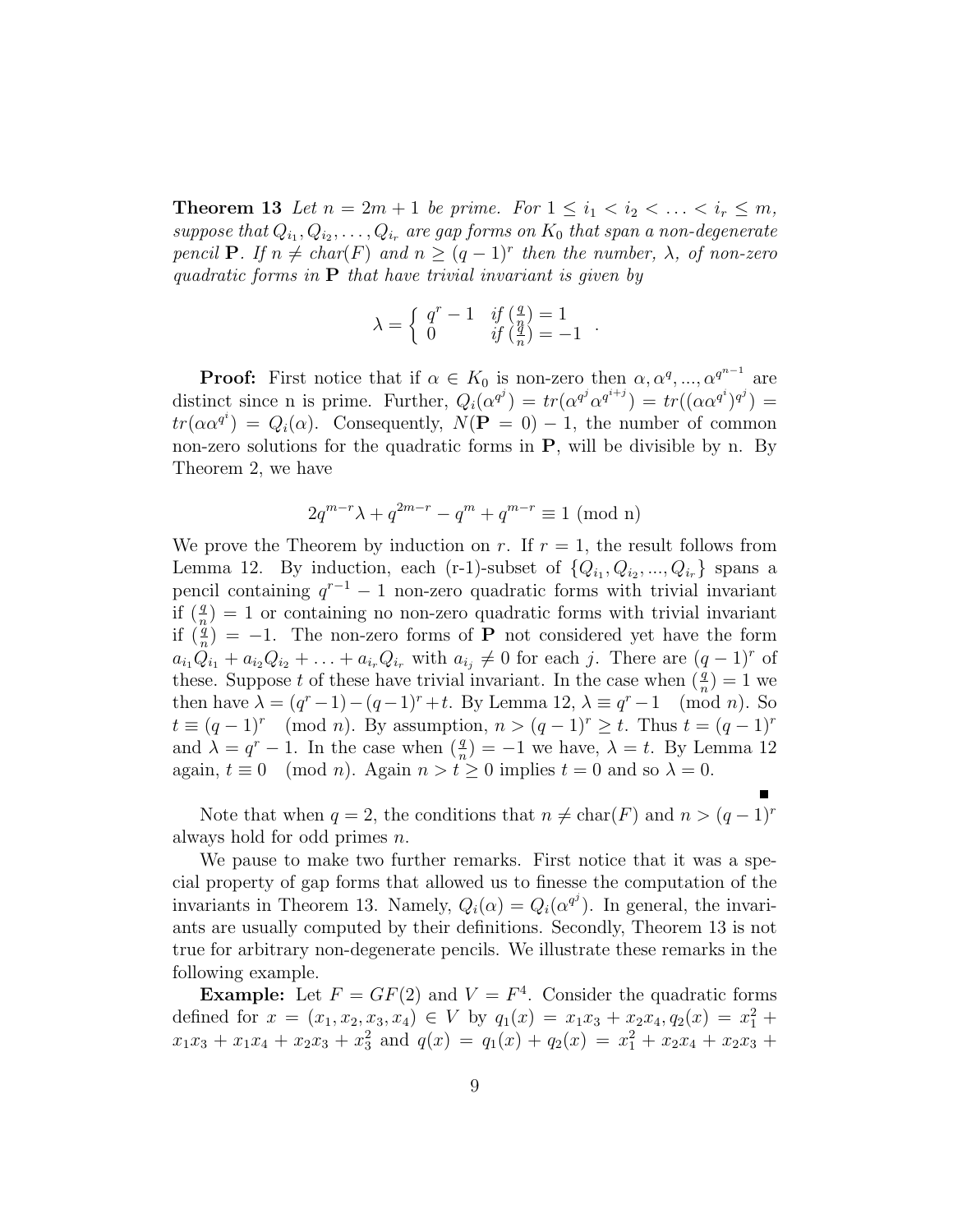$x_2x_4 + x_3^2$ . Their associated symmetric bilinear forms are  $b_1(x, y) = x_1y_3 + y_2y_4$  $x_2y_4 + x_3y_1 + x_4y_2$ ,  $b_2(x, y) = x_1y_3 + x_3y_1 + x_1y_4 + x_4y_1 + x_2y_3 + x_3y_2$  and  $b_q(x, y) = x_1y_4 + x_4y_1 + x_2y_3 + x_3y_2 + x_2y_4 + x_4y_2$  respectively. They are easily seen to be non-degenerate. Respective symplectic bases are

$$
\{u_1 = (1, 0, 1, 0), v_1 = (1, 0, 0, 0), u_2 = (0, 0, 0, 1), v_2 = (0, 1, 0, 0)\}
$$
  

$$
\{u_1 = (1, 0, 0, 0), v_1 = (0, 0, 1, 0), u_2 = (1, 1, 0, 0), v_2 = (0, 0, 1, 1)\},
$$

and

$$
{u1 = (1,0,0,0), v1 = (0,0,0,1), u2 = (0,0,1,0), v2 = (1,1,0,0)}.
$$

Using  $\Lambda(Q) = \sum Q(u_i)Q(v_i)$ , we see that  $\Lambda(q_1) = 0, \Lambda(q_2) = 0$  and  $\Lambda(q) = 1$ .

Corollary 14 Let  $n = 2m + 1$  be prime. For  $1 \leq i_1 < i_2 < \ldots < i_r \leq m$ , suppose that  $Q_{i_1}, Q_{i_2}, \ldots, Q_{i_r}$  are gap forms on  $K_0$  that span a non-degenerate pencil **P**. If  $n \neq char(F)$  and  $n \geq (q-1)^r$  then the number,  $N(\mathbf{P} = 0)$ , is given by

$$
N(\mathbf{P} = 0) = \begin{cases} q^{m-r}(q^m + q^r - 1) & \text{if } \left(\frac{q}{q}\right) = 1\\ q^{m-r}(q^m - q^r + 1) & \text{if } \left(\frac{q}{n}\right) = -1 \end{cases}.
$$

Proof: This follows from Theorem 2 and Theorem 13.

П

# 5 Application

In this section we restrict our attention to the case  $F = GF(2)$ , and  $K =$  $GF(2<sup>n</sup>)$ . We continue to assume that  $n = 2m + 1$  is an odd positive integer. A normal basis  $\{\alpha, \alpha^2, \dots, \alpha^{2^{n-1}}\}$  for K over F is self-dual if  $tr(\alpha^{2^i} \alpha^{2^j}) = \delta_{ij}$ . See Theorem 5.2.1 of [4] for the existence of such a basis.

There is an interesting combinatorial perspective of the gap forms. Let  $\{\alpha, \alpha^2, \dots, \alpha^{2^{n-1}}\}\$ be a self-dual normal basis for K over F and let  $\gamma =$  $c_0\alpha + c_1\alpha^2 + \ldots + c_{n-1}\alpha^{2^{n-1}} \in K$ . Since  $tr(\alpha^{2^i}) = 1$ , for  $0 \le i \le n-1$ , we see that  $tr(\gamma) = c_0 + c_1 + \ldots + c_{n-1} \pmod{2}$ . Hence  $\gamma \in K_0$  means that the string  $(c_0, c_1, \ldots, c_{n-1})$  has even weight.  $Q_i(\gamma) = tr(\gamma \gamma^{2^i}) = tr((c_0 \alpha + c_1 \alpha^2 +$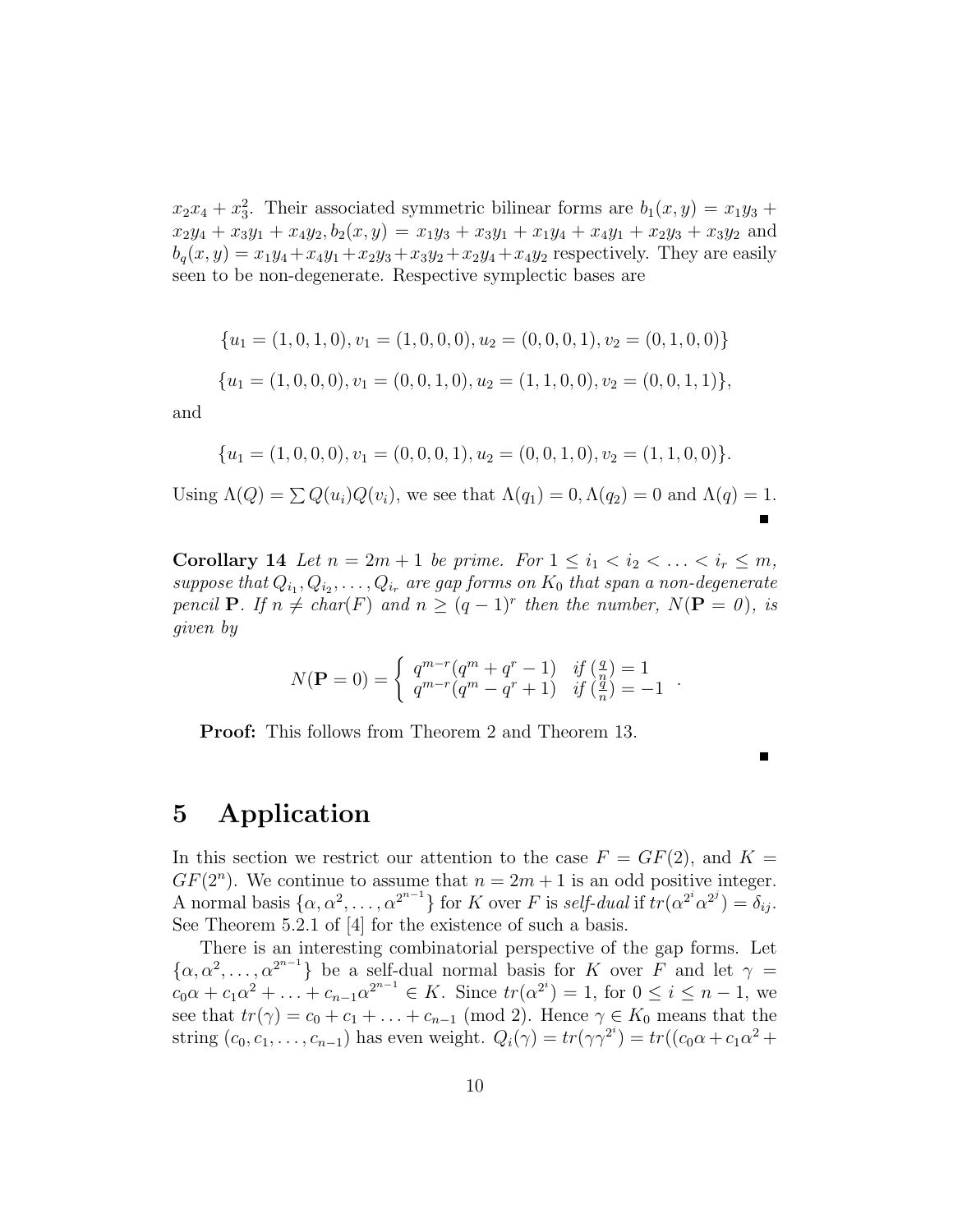$\dots + c_{n-1}\alpha^{2^{n-1}}(c_0\alpha^{2^i} + c_1\alpha^{2^{i+1}} + \dots + c_{n-1}\alpha^{2^{i-1}})).$  Since  $tr(\alpha^{2^j}\alpha^{2^k}) = \delta_{jk}$ , we see that  $Q_i(\gamma) = c_0 c_i + c_1 c_{i+1} + \ldots + c_{n-i-1} c_{n-1} + c_{n-i} c_0 + \ldots + c_{n-1} c_{i-1}$  (mod 2). Consequently,  $Q_i(\gamma) = 0$  means that the string  $(c_0, c_1, \ldots, c_{n-1})$  has an even number of pairs of 1's which are a distance of i coordinates apart.

Before our study of these strings we first record a few results on pencils spanned by gap forms over  $GF(2)$ .

**Proposition 15** For  $1 \leq i_1 < i_2 \leq m$  with  $(n, i_1) = (n, i_2) = (n, i_2 \pm i_1) = 1$ , the pencil **P** spanned by  $Q_{i_1}$  and  $Q_{i_2}$  is non-degenerate on  $K_0$ .

**Proof:** By Proposition 9(2), it suffices to show that  $Q = Q_i + Q_j$  is non-degenerate on  $K_0$ . If Q is degenerate on  $K_0$  then by Lemma 8, there is a nonzero  $\alpha \in K_0$  with  $\alpha^{2^{i_2+i_1}} + \alpha^{2^{i_2-i_1}} + \alpha^{2^{i_2}} + \alpha = 0$ . Let  $\eta = \alpha + \alpha^{2^{i_2-i_1}}$ . Then  $\eta + \eta^{2^{i_2+i_1}} = 0$ . Let  $F(\eta) = GF(2^s)$ . Then s divides  $i_2 + i_1$  and s divides n. Since  $(n, i_2 + i_1) = 1$  we have  $s = 1$  and  $\eta \in F$ . Since  $tr(\eta) = 0$ , we see that  $\eta = 0$ . Consequently,  $\alpha^{2^{i_2 - i_1}} = \alpha$ . Let  $F(\alpha) = GF(2^t)$ . Then t divides  $i_2 - i_1$  and t divides n. Since  $(n, i_2 - i_1) = 1$  we have  $t = 1$  and  $\alpha \in F$ . Since  $tr(\alpha) = 0$ , we have  $\alpha = 0$ , a contradiction.

We remark that Proposition 15 also holds for  $q = 3$ . One needs only check that  $Q_{i_1} + Q_{i_2}$  and  $Q_{i_1} - Q_{i_2}$  are both non-degenerate. The proofs are essentially the same as the one given above for  $Q_{i_1} + Q_{i_2}$ . For  $q > 3$  however, Proposition 15 fails.  $3Q_1 + Q_2$  is degenerate for  $n = 13$  over  $GF(5)$ .

 $\blacksquare$ 

**Proposition 16** For  $1 \leq i_1 < i_2 < i_3 \leq m$  suppose  $(n, i_1) = (n, i_2) =$  $(n, i_3) = (n, i_2 \pm i_1) = (n, i_3 \pm i_1) = (n, i_3 \pm i_2) = 1$ . If  $i_3 - i_2 = i_2 - i_1$ , then the pencil **P** spanned by  $Q_{i_1}, Q_{i_2}$  and  $Q_{i_3}$  is non-degenerate on  $K_0$ .

**Proof:** By Proposition 15, it suffices to show that  $Q = Q_{i_1} + Q_{i_2} + Q_{i_3}$ is non-degenerate on  $K_0$ . If Q is degenerate on  $K_0$  then by Lemma 8, there is a nonzero  $\alpha \in K_0$  with  $\alpha^{2^{i_3+i_1}} + \alpha^{2^{i_3-i_1}} + \alpha^{2^{i_3+i_2}} + \alpha^{2^{i_3-i_2}} + \alpha^{2^{i_3}} + \alpha = 0$ . Let  $\eta = \alpha + \alpha^{2^{i_3+i_1}}$ . Since  $i_3 - i_2 = i_2 - i_1$  we see that  $\eta$  satisfies

$$
L(x) = x + x^{2^{i_2 - i_1}} + x^{2^{2(i_2 - i_1)}}.
$$

Let d be the degree of the irreducible polynomial of  $\eta$  over F. By Proposition 10, *d* divides the order of  $l(x) = x^{2(i_2 - i_1)} + x^{i_2 - i_1} + 1$ . Since  $x^{3(i_2 - i_1)} + 1 =$  $l(x)(x^{i_2-i_1}+1)$ , we see that d divides  $3(i_2-i_1)$ . We also know that d divides n. Now, at least two of  $i_3 \pm i_1, i_2 \pm i_1$  are the same mod 3, hence 3 divides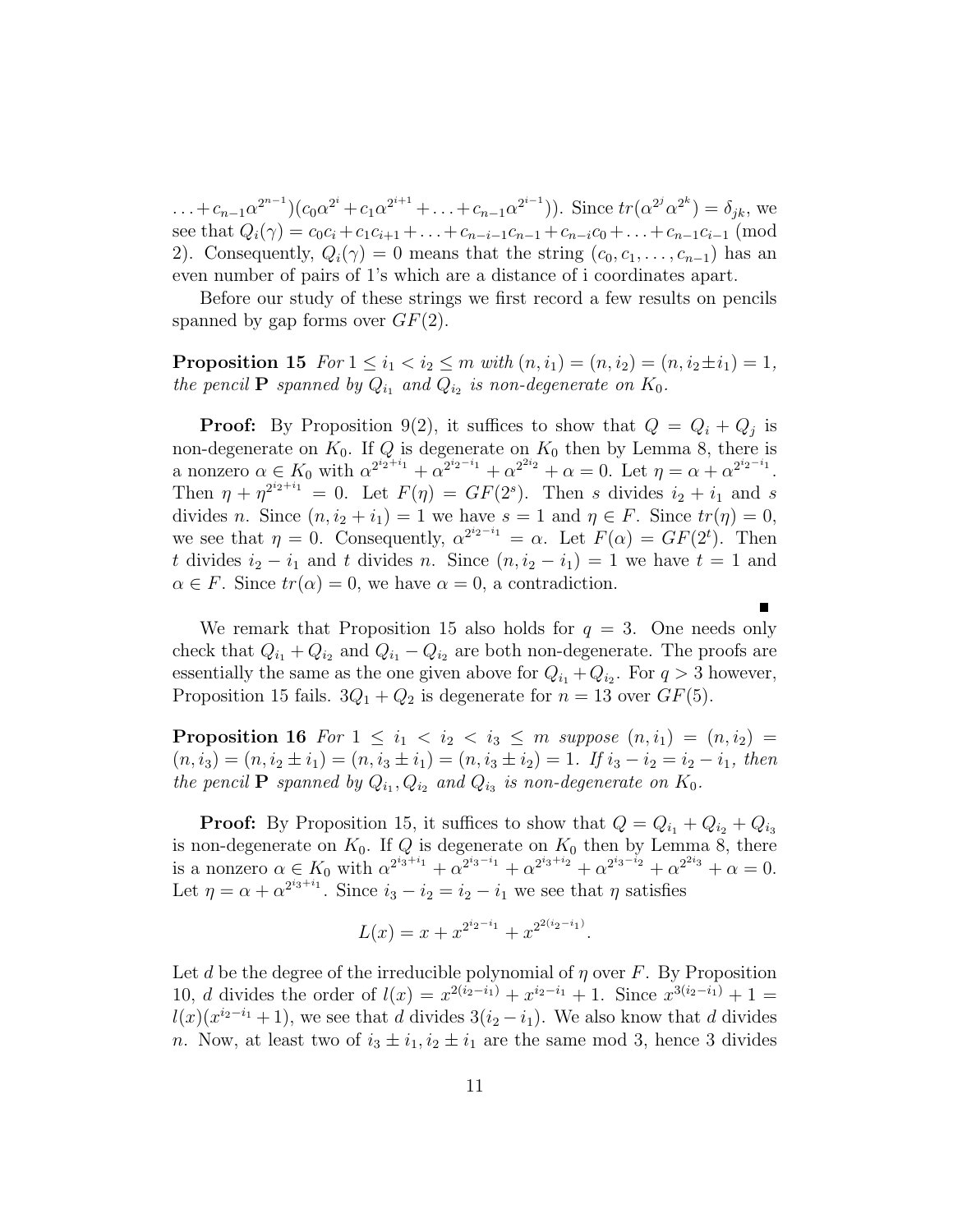one of  $i_3, i_2, i_3 + i_2$  or  $i_3 - i_2$ . Consequently, by our hypothesis, 3 does not divide n. We have d dividing  $i_2 - i_1$  and d dividing n. Since  $(n, i_2 - i_1) = 1$ , we see that  $d = 1$  and  $\eta = 0$ . Let  $F(\alpha) = GF(2^t)$ . Then t divides  $i_3 + i_1$  and t divides n. Since  $(n, i_3 + i_1) = 1$  we have  $t = 1$  and  $\alpha \in F$ , a contradiction.

We remark that the conclusions of Proposition 9(2), Proposition 15, and Proposition 16 are not true in general.  $Q_3$  and  $Q_1 + Q_2$  are degenerate when  $n = 9$  and  $Q_2 + Q_4 + Q_5$  is degenerate when  $n = 17$  over  $GF(2)$ .

**Proposition 17** Suppose  $n = 2m + 1$  is prime and suppose  $1 \leq i_1 < i_2$  $\ldots < i_r \leq m$ . If  $n > 2^{2i_r-1}-1$  then the pencil spanned by  $Q_{i_1}, Q_{i_2}, \ldots, Q_{i_r}$ is non-degenerate on  $K_0$ .

**Proof:** The nonlinearization polynomials considered in the proof of Corollary 11 have the form  $\sum_{j=1}^{t} (x^{t+j} + x^{t-j})$ . In particular, their orders are less than or equal to  $2^{2i_r}-1$ . Since  $x+1$  is a factor of each of these characteristic polynomials, their orders are even. Consequently, any odd prime dividing one of these orders will be less than or equal to  $2^{2i_r-1}-1$ .

Now, let  $E_i(n)$  be the collection of all binary strings of length n, even weight, and having an even number of pairs of 1's which are a circular distance of i coordinates apart. For example,  $v = (1, 0, 0, 1, 1, 1, 0)$  is in  $E_2(7)$  since v has two pairs of 1's,  $v_4, v_6$  and  $v_6, v_1$  which are a circular distance of 2 coordinates apart. Our results on gap forms translate into this context as follows:

**Proposition 18** Suppose  $n = 2m + 1$  is prime and  $1 \leq i \leq n - 1$ . Then

$$
| E_i(n) | = \begin{cases} 2^{m-1}(2^m + 1) & \text{if } n \equiv 1, 7 \pmod{8} \\ 2^{m-1}(2^m - 1) & \text{if } n \equiv 3, 5 \pmod{8} \end{cases}.
$$

**Proof** By the second supplement to Quadratic Reciprocity

$$
\binom{2}{n} = \left\{ \begin{array}{ll} 1 & \text{if } n \equiv 1,7 \pmod{8} \\ -1 & \text{if } n \equiv 3,5 \pmod{8} \end{array} \right..
$$

The result now follows from Proposition 9(2) and Corollary 14. Recall that if  $i > m$  then  $Q_i = Q_{n-i}$  with  $n-i \leq m$ . Notice that the condition  $n \geq (q-1)^r = 1$  of Corollary 14 is trivally satisfied.

 $\blacksquare$ 

г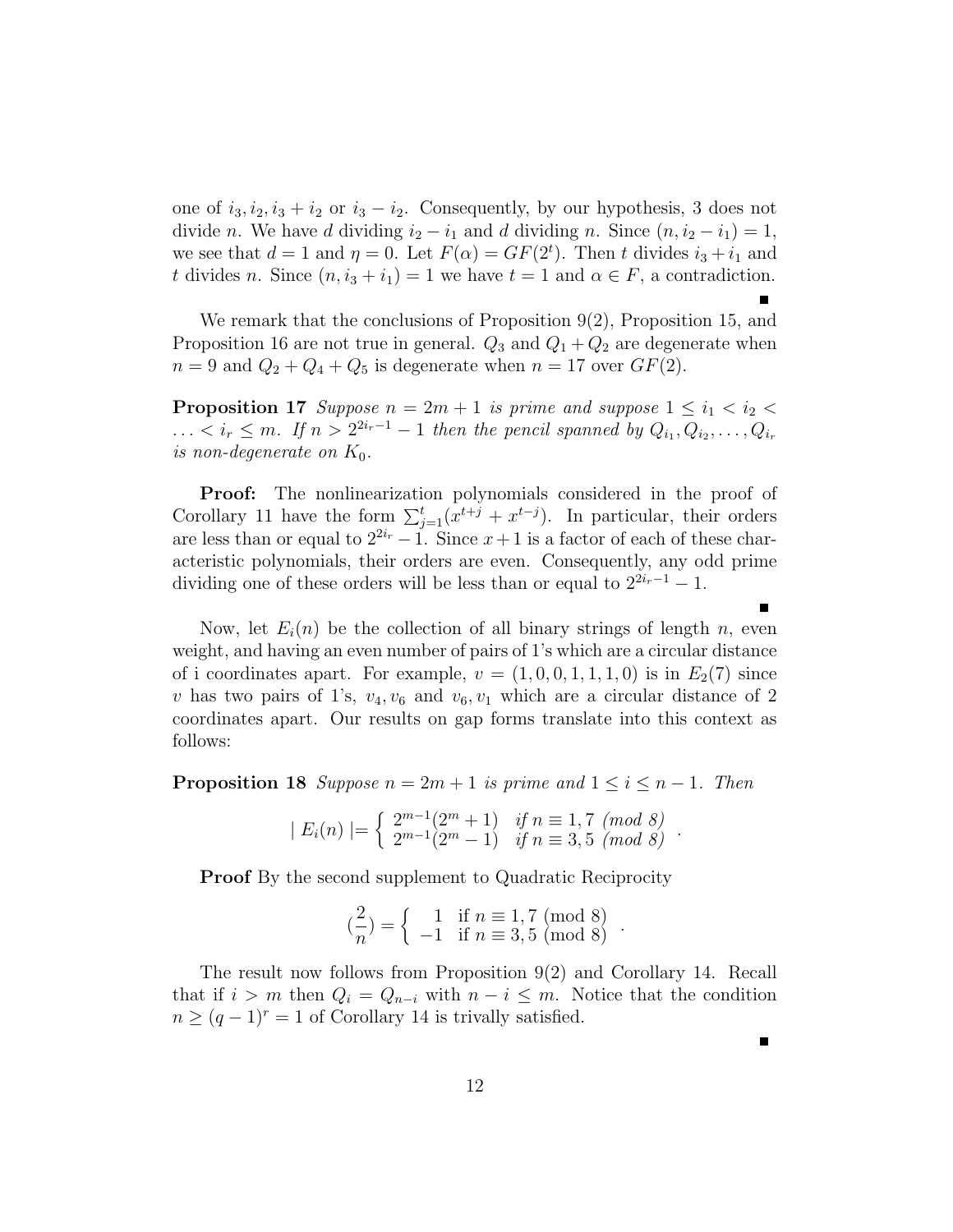**Proposition 19** Suppose  $n = 2m + 1$  is prime and  $1 \leq i_1 < i_2 \leq n - 1$  with  $i_2 \neq n - i_1$ . Then

$$
| E_{i_1}(n) \cap E_{i_2}(n) | = \begin{cases} 2^{m-2}(2^m+3) & \text{if } n \equiv 1,7 \pmod{8} \\ 2^{m-2}(2^m-3) & \text{if } n \equiv 3,5 \pmod{8} \end{cases}.
$$

Proof: This follows from Proposition 15 and Corollary 14.

**Proposition 20** Suppose  $n = 2m + 1$  is prime and  $1 \leq i_1 < i_2 < i_3 \leq n - 1$ with  $i_3 - i_2 = i_2 - i_1$  and  $i_j \neq n - i_k$  for all j and k. Then

$$
| E_{i_1}(n) \cap E_{i_2}(n) \cap E_{i_3}(n) | = \begin{cases} 2^{m-3}(2^m + 7) & \text{if } n \equiv 1, 7 \pmod{8} \\ 2^{m-3}(2^m - 7) & \text{if } n \equiv 3, 5 \pmod{8} \end{cases}.
$$

Proof: This follows from Proposition 16 and Corollary 14.

**Example:** Consider the case  $n = 11$  and  $i_1 = 1$ ,  $i_2 = 2$ ,  $i_3 = 3$ . Proposition 20 gives 100 strings with an even number of pairs of 1's one coordinate apart, an even number of pairs of 1's two coordinates apart and an even number of pairs of 1's three coordinates apart. These 100 are the zero string plus the 11 cyclic permutations of nine basic strings. The basic strings are:

| 10001000000 | 10000100000 | 11000110000 |
|-------------|-------------|-------------|
| 11110011000 | 11110001100 | 11101010100 |
| 11100101010 | 11111110100 | 11111110010 |

**Proposition 21** For all but a finite number of primes  $n = 2m + 1$  and  $1 \leq i_1 < i_2 < \ldots < i_r \leq n-1$  with  $i_j \neq n-i_k$  for all j and k,

$$
| E_{i_1}(n) \cap E_{i_2}(n) \cap ... \cap E_{i_r}(n) | = \begin{cases} 2^{m-r}(2^m + 2^r - 1) & \text{if } n \equiv 1,7 \pmod{8} \\ 2^{m-r}(2^m - 2^r + 1) & \text{if } n \equiv 3,5 \pmod{8} \end{cases}.
$$

 $\blacksquare$ 

Proof: This follows from Proposition 17 and Corollary 14.

13